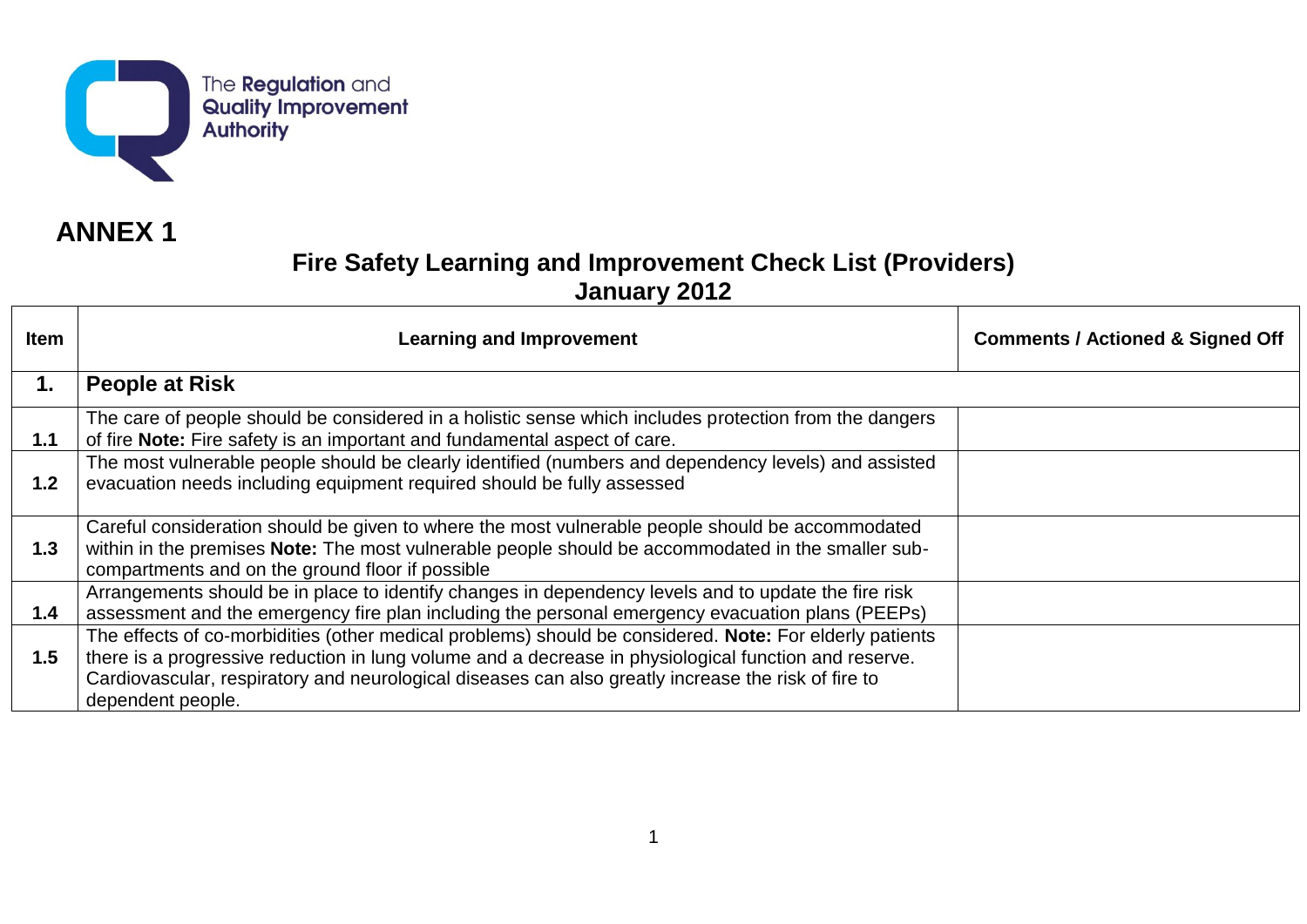| <b>Item</b> | <b>Learning and Improvement</b>                                                                          | <b>Comments / Actioned &amp; Signed Off</b> |
|-------------|----------------------------------------------------------------------------------------------------------|---------------------------------------------|
|             |                                                                                                          |                                             |
| 2.          | Fire Hazards - Remove or Reduce                                                                          |                                             |
|             | <b>Ignition Sources</b>                                                                                  |                                             |
| 2.1         |                                                                                                          |                                             |
|             | The electrical systems should be designed, installed, inspected and tested by competent persons in       |                                             |
| 2.1.1       | accordance with the IEE Regulations and current standards of good practice. Note: Completion             |                                             |
|             | certificates and periodic inspection and testing reports should be in place.                             |                                             |
|             | Regular in-house visual inspections should be carried out to the electrical systems and to any items of  |                                             |
| 2.1.2       | equipment either fixed or portable that are connected into the system. Note: Systematic visual           |                                             |
|             | inspections are different from general monitoring. 24 hour call out services should be available         |                                             |
| 2.1.3       | Specific checks should be carried out in relation to mechanical protection to cables. Note: Insulation   |                                             |
|             | should be intact and knockout grommets should be in place where appropriate at all switchgear            |                                             |
| 2.1.4       | Potential sources of arcing (flow of electricity through air) due to poor electrical practice should be  |                                             |
|             | identified and removed                                                                                   |                                             |
| 2.1.5       | Cables should be properly installed with adequate outer sheath protection to inner cable cores as they   |                                             |
|             | pass through knockouts in the distribution boards. Note: It is important to look for signs of abrading   |                                             |
| 2.1.6       | Any extensions, alterations or modifications to electrical installations should be designed, installed,  |                                             |
|             | inspected and tested by competent persons in accordance with the IEE Regulations and current             |                                             |
|             | standards of good practice. Completion certificates should be provided. Note: Additional circuits should |                                             |
|             | not be 'squeezed in' along with existing cable installations                                             |                                             |
|             | Electrical installation equipment such as distribution boards, trips etc should all be made by the same  |                                             |
| 2.1.7       | manufacturers to ensure good fit compatibility. Note: The covers to the fuse boxes should always be in   |                                             |
|             | place                                                                                                    |                                             |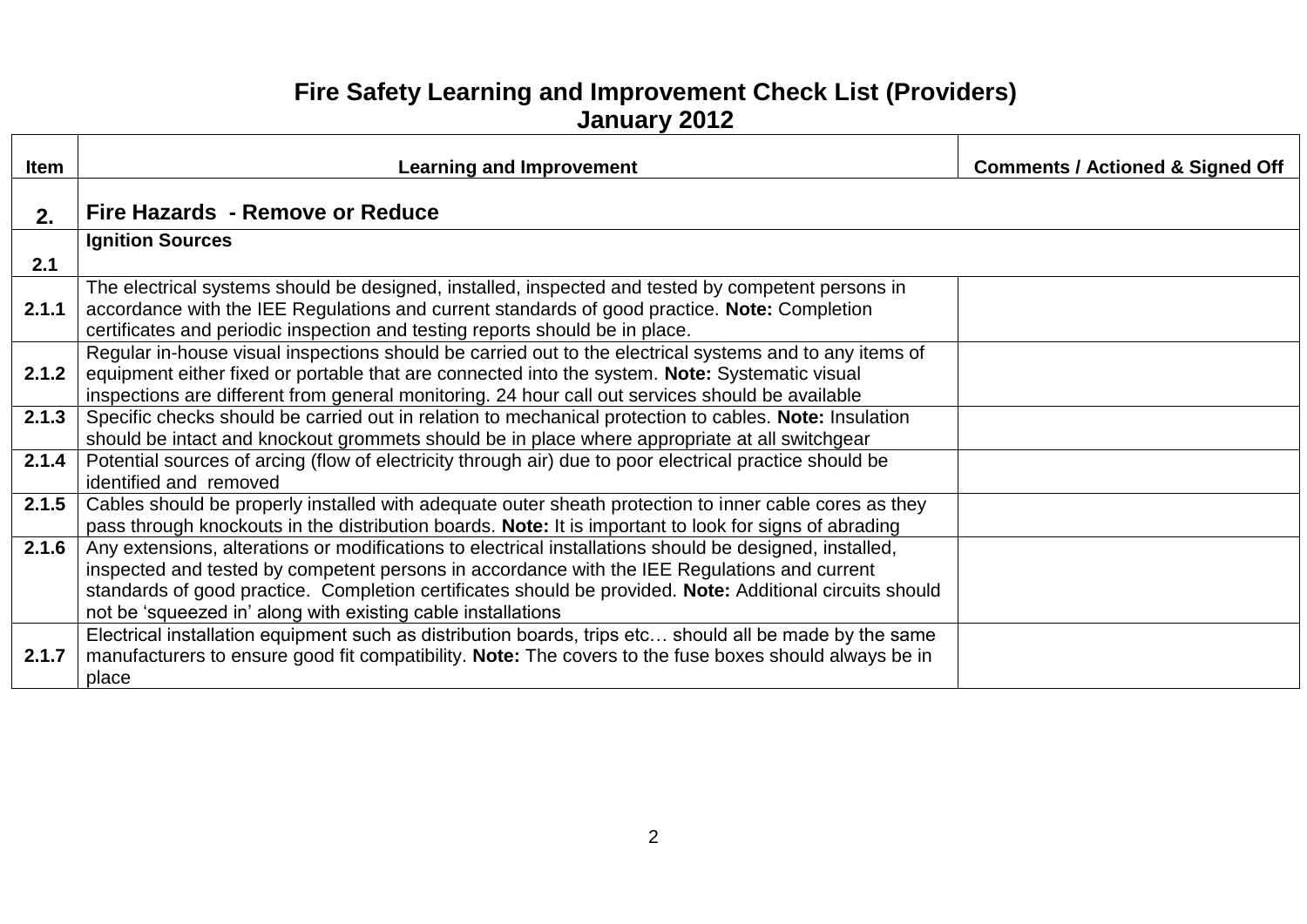| <b>Item</b> | <b>Learning and Improvement</b>                                                                            | <b>Comments / Actioned &amp; Signed Off</b> |
|-------------|------------------------------------------------------------------------------------------------------------|---------------------------------------------|
|             | (Combustible Materials)<br><b>Fuel loading</b>                                                             |                                             |
| 2.2         |                                                                                                            |                                             |
|             | Careful consideration should be given to the storage of combustible materials in stores containing         |                                             |
| 2.2.1       | electrical distribution boards. Note: The type and extent of electrical distribution boards, location of   |                                             |
|             | stores in proximity to sleeping accommodation, means of escape etc and nature and amount of                |                                             |
|             | combustible storage should be taken into account.                                                          |                                             |
|             | Storage of aerosols should be carefully considered (quantity and suitable location). Note: Aerosols        |                                             |
| 2.2.2       | should not be stored in damp conditions that would encourage corrosion and leaking causing a               |                                             |
|             | flammable environment                                                                                      |                                             |
|             | There should be proper separation and limited amounts of the different types of combustible materials.     |                                             |
| 2.2.3       | Note: Combustible, flammable and highly flammable fuel sources should be identified and categorised.       |                                             |
|             | Furniture and fabrics should meet the fire retardant ignition sources 0 & 5. Note: Inappropriate furniture |                                             |
| 2.2.4       | can significantly increase the toxicity of the atmosphere in a fire                                        |                                             |
|             | Flammable and highly flammable liquids such as ethanol-based body wash should be appropriately             |                                             |
| 2.2.5       | stored. Note: The condition of flammable liquid and aerosol containers should be regularly checked to      |                                             |
|             | ensure that any leaks or rusting are quickly identified and addressed.                                     |                                             |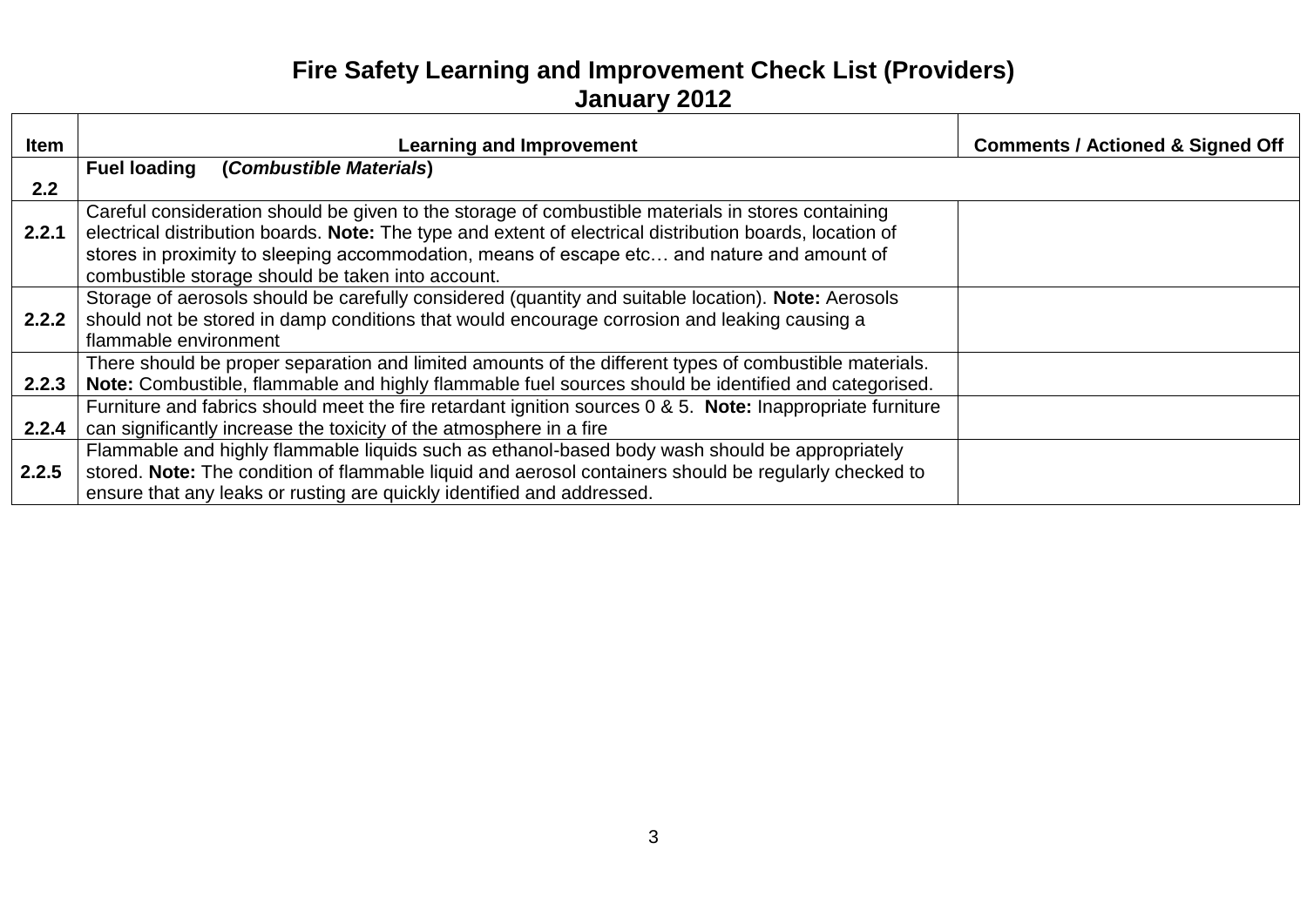| <b>Item</b> | <b>Learning and Improvement</b>                                                                                                                                                                                                                                                                                                                                                                                                                                                                                                                                       | <b>Comments / Actioned &amp; Signed Off</b> |
|-------------|-----------------------------------------------------------------------------------------------------------------------------------------------------------------------------------------------------------------------------------------------------------------------------------------------------------------------------------------------------------------------------------------------------------------------------------------------------------------------------------------------------------------------------------------------------------------------|---------------------------------------------|
| 2.3         | <b>Oxygen sources</b>                                                                                                                                                                                                                                                                                                                                                                                                                                                                                                                                                 |                                             |
| 2.3.1       | Input ventilation should not be provided in stores unless specifically required.                                                                                                                                                                                                                                                                                                                                                                                                                                                                                      |                                             |
| 2.3.2       | Fire dampers of the correct type (fire, fire & smoke and smoke control) with appropriate activation<br>arrangements (intumescent, fusible link or linked to fire detection and alarm system) are installed where<br>appropriate and effectively maintained (inspected and tested at least once each year). Note: Inspection<br>and certification by an accredited third party should be considered.                                                                                                                                                                   |                                             |
| 2.3.3       | The impact of extract fans stopping as a result of damage during a fire should be considered. Note: The<br>possibility of smoke spreading should be considered                                                                                                                                                                                                                                                                                                                                                                                                        |                                             |
| 2.3.4       | Adequate fire stopping should be installed around fire dampers. Note: A good standard of workmanship<br>at these installations is important                                                                                                                                                                                                                                                                                                                                                                                                                           |                                             |
| 2.3.5       | Inappropriate flexible ducting should not be used for ventilation systems                                                                                                                                                                                                                                                                                                                                                                                                                                                                                             |                                             |
| 3.          | Physical Fire Safety Precautions ( <i>Protect from risk- measure against a recognised standard</i> )                                                                                                                                                                                                                                                                                                                                                                                                                                                                  |                                             |
| 3.1         | Communication ( Detection and alarm, notices and signs)                                                                                                                                                                                                                                                                                                                                                                                                                                                                                                               |                                             |
| 3.1.1       | Accurate, clearly legible easy to understand drawings for fire detection and alarm systems should be<br>provided adjacent to the control panels (zonal and addressable systems) to enable the quick and<br>accurate identification of the location for activated detector/s and manual call points. Note: It is<br>important that there is no confusion about the location of an activated fire detector or manual call point.<br>Zoning information on fire alarm panels and fire alarm drawings should be clear, unambiguous and it<br>should not lead to confusion |                                             |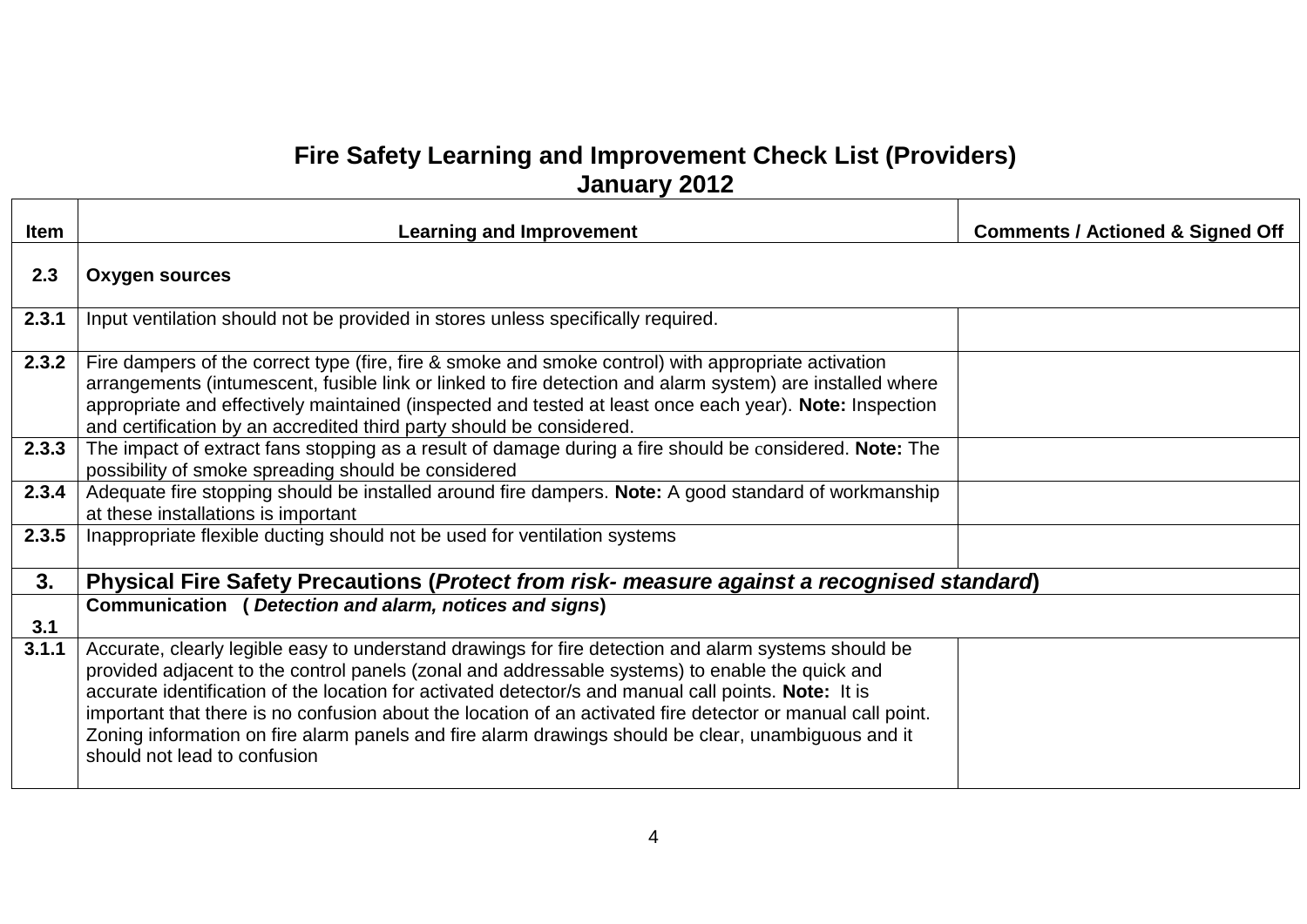| Item      | <b>Learning and Improvement</b>                                                                                                                                                                                                                           | <b>Comments / Actioned &amp; Signed Off</b> |
|-----------|-----------------------------------------------------------------------------------------------------------------------------------------------------------------------------------------------------------------------------------------------------------|---------------------------------------------|
|           | Communication Continued (Detection and alarm, notices and signs)                                                                                                                                                                                          |                                             |
| 3.1       |                                                                                                                                                                                                                                                           |                                             |
| 3.1.2     | The terminology used to describe buildings should be consistent with the fire plans eg; ground floor,<br>upper floor, first floor etc                                                                                                                     |                                             |
| 3.1.3     | Addressable fire alarm systems should be used where possible                                                                                                                                                                                              |                                             |
| 3.1.4     | The drawings for fire detection and alarm system should be kept up to date to take account of any<br>changes to the system and/ or the building. Note: Staff should be given clear instructions and training in<br>relation to any changes to the system. |                                             |
| 3.1.5     | There should be no confusion between the postal address of the premises and the most appropriate<br>entrance to the premises for fire fighting purposes.                                                                                                  |                                             |
| 3.1.6     | Fire Alarm zones should not overlap fire compartment boundaries                                                                                                                                                                                           |                                             |
| 3.1.7     | Appropriate fire notices should be fitted to all fire doors and final exit doors                                                                                                                                                                          |                                             |
| 3.1.8     | There should be a proper procedure for dealing with unwanted alarms to ensure that learning is taken on<br>board and to avoid complacency. Note: A detailed log of unwanted alarms and follow up action should<br>be kept on the premises                 |                                             |
| 3.1.<br>9 | A complete up to date log for all activity in relation to the fire alarm system should be kept on the<br>premises                                                                                                                                         |                                             |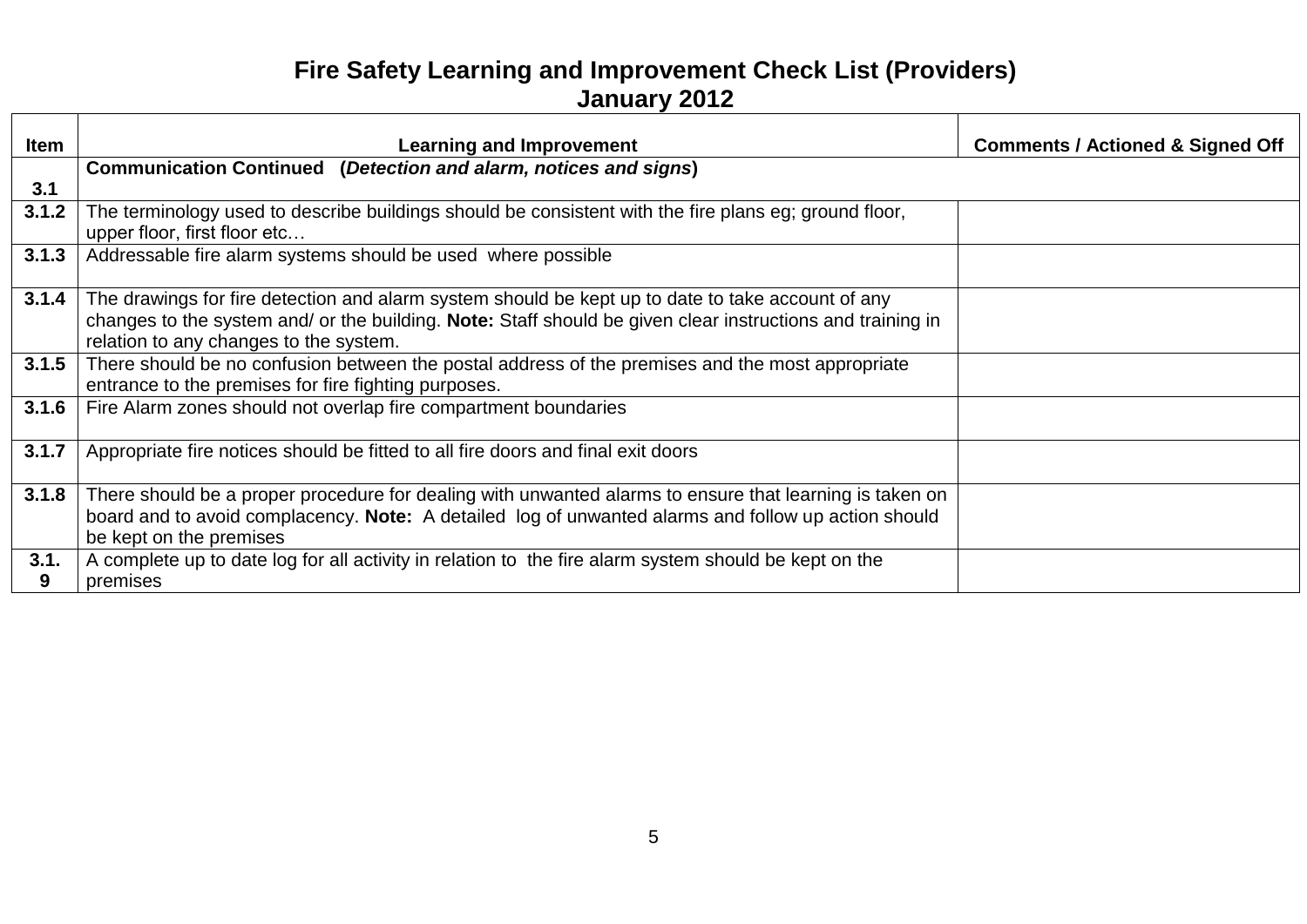| <b>Item</b> | <b>Learning and Improvement</b>                                                                                           | <b>Comments / Actioned &amp; Signed Off</b> |
|-------------|---------------------------------------------------------------------------------------------------------------------------|---------------------------------------------|
| 3.2         | (Protected escape routes, easy egress, adequately illuminated at all material times and signed)<br><b>Means of Escape</b> |                                             |
| 3.2.1       | All fire doors should be fitted with automatic self closing devices Note: The benefits of free swing                      |                                             |
|             | devices linked to the fire detection and alarm system should be considered for bedroom doors and other                    |                                             |
|             | doors which may need to be held open for operational or other reasons There should be a sufficient                        |                                             |
|             | number of staff on duty and properly trained to ensure that all fire doors are closed in the event of the                 |                                             |
|             | fire alarm activating                                                                                                     |                                             |
| 3.2.2       | Sub division of corridors should be appropriate to the number of people and the minimum number of                         |                                             |
|             | staff on duty. Note: Particular attention should be given to night time staffing levels                                   |                                             |
| 3.2.3       | Appropriate ironmongery should be fitted to the fire doors (locks, latches, hinges, glazed panels etc).                   |                                             |
|             | Note: Any changes should be agreed with the Fire Risk Assessor.                                                           |                                             |
| 3.2.4       | Hold open devices should fail safe in the event of anything interfering with the circuit. Note: Reference                 |                                             |
|             | should be made to BS 7273-4:2007                                                                                          |                                             |
| 3.2.5       | All doors including the doors to cupboards (except toilets and washing facilities) opening onto corridors                 |                                             |
|             | should be 1/2 hour fire resistant and self closing or kept locked shut                                                    |                                             |
| 3.2.        | Staff should be alert to any bedroom doors being held open other than by an acceptable hold-open                          |                                             |
| 6           | device                                                                                                                    |                                             |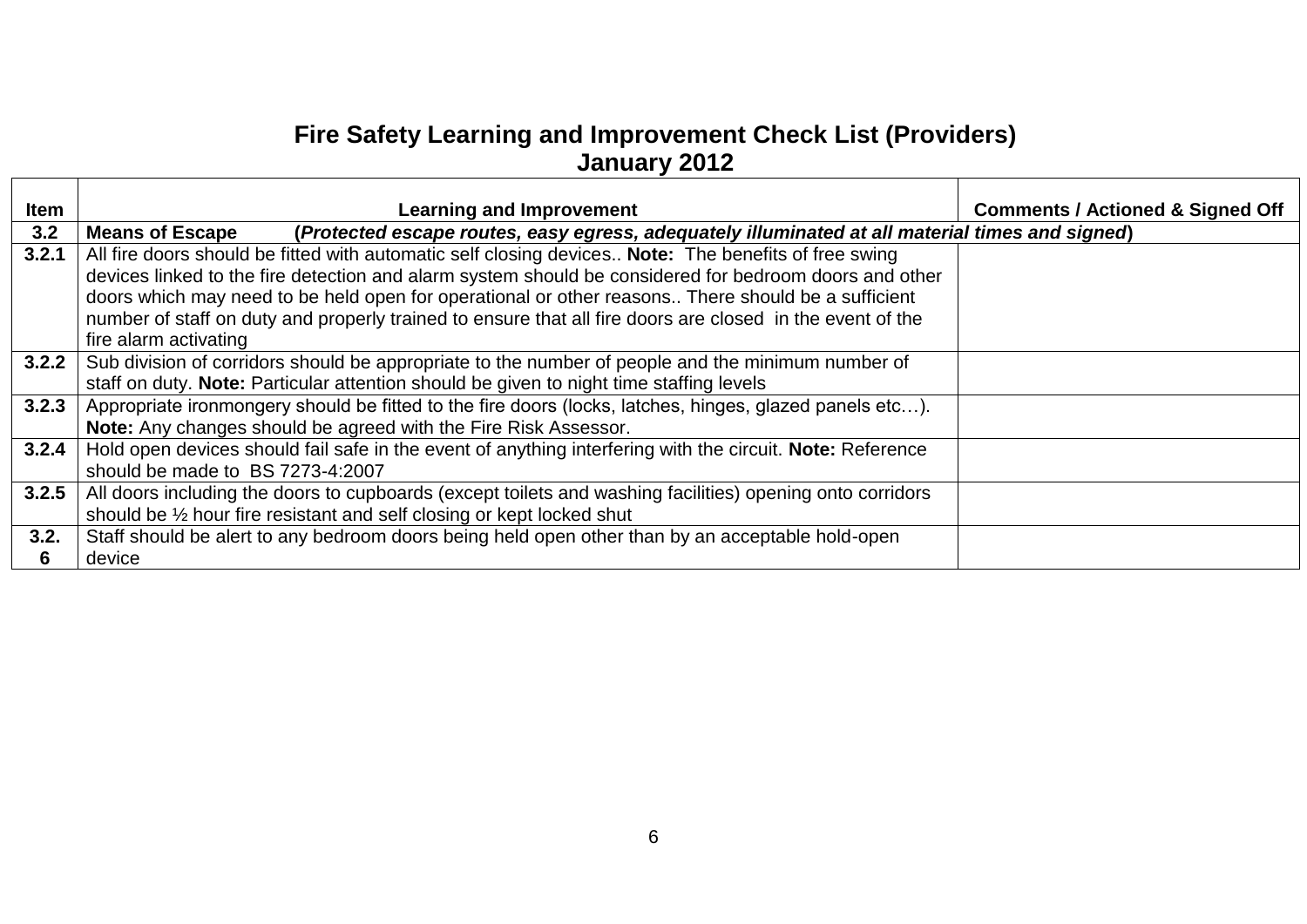| Item  | <b>Learning and Improvement</b>                                                                                                     | <b>Comments / Actioned &amp; Signed Off</b> |
|-------|-------------------------------------------------------------------------------------------------------------------------------------|---------------------------------------------|
| 3.2   | (Protected escape routes, easy egress, adequately illuminated at all material times and signed)<br><b>Means of Escape Continued</b> |                                             |
| 3.2.  | All fire doors particularly bedroom doors should be adequately maintained and they should be fitted with                            |                                             |
|       | smoke seals                                                                                                                         |                                             |
| 3.2.  | The fire resistance of the ceilings in the corridors, washing facilities and ensuite facilities should be fully                     |                                             |
| 11    | considered. Note: Fire dampers in these ceilings at ventilation openings should also be considered.                                 |                                             |
| 3.2.  | It is important that corridor fire doors remain closed during a fire situation.                                                     |                                             |
| 12    | Note: Self closers should be designed to hold the doors closed in a fire                                                            |                                             |
| 3.3   | (Restrict the spread of fire and smoke through the premises)<br><b>Containment</b>                                                  |                                             |
| 3.3.1 | Service perforations to fire walls and ceilings should be fully fire stopped                                                        |                                             |
| 3.3.2 | Lift shafts should be continued up to the underside of the roof and fully fire and smoke stopped.                                   |                                             |
| 3.3.3 | Roof voids and other building cavities should be divided into sub- compartments and effectively fire<br>sealed.                     |                                             |
| 3.4   | <b>Extinguishment</b><br>(Early intervention with first aid fire fighting equipment can be critical)                                |                                             |
| 3.4.1 | The benefits of retro-fitted sprinkler/ fire suppression systems even on a partial basis to address specific                        |                                             |
|       | hazard features, eg; excessive travel distances should be considered as part of the risk assessment                                 |                                             |
|       | process                                                                                                                             |                                             |
| 3.4.2 | There should be good access for F&RS. Note: Gates should be open                                                                    |                                             |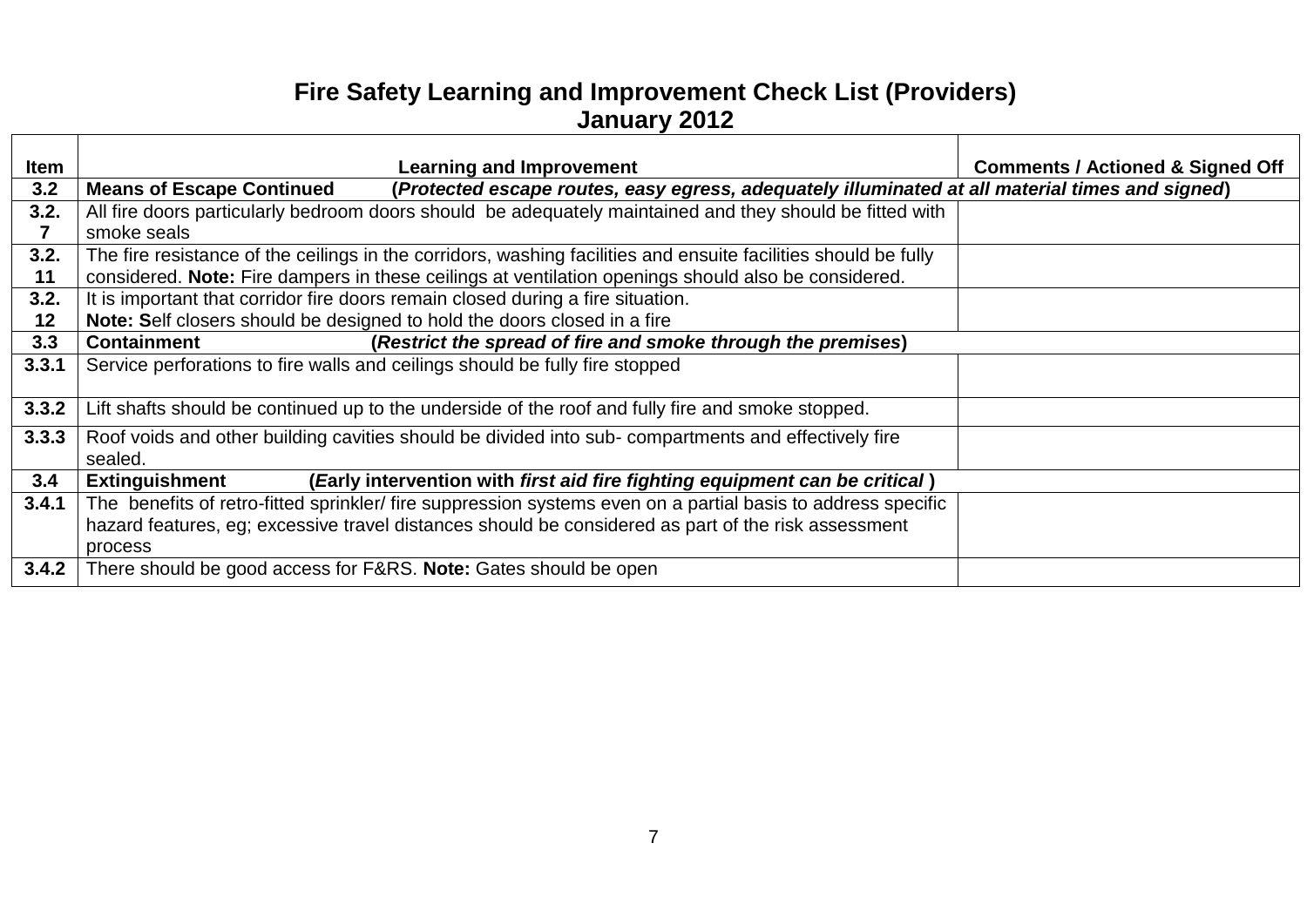| (Policy, Organising, Planning and Implementing, measuring performance, reviewing performance |
|----------------------------------------------------------------------------------------------|
|                                                                                              |
|                                                                                              |
|                                                                                              |
|                                                                                              |
|                                                                                              |
|                                                                                              |
|                                                                                              |
|                                                                                              |
|                                                                                              |
|                                                                                              |
|                                                                                              |
|                                                                                              |
|                                                                                              |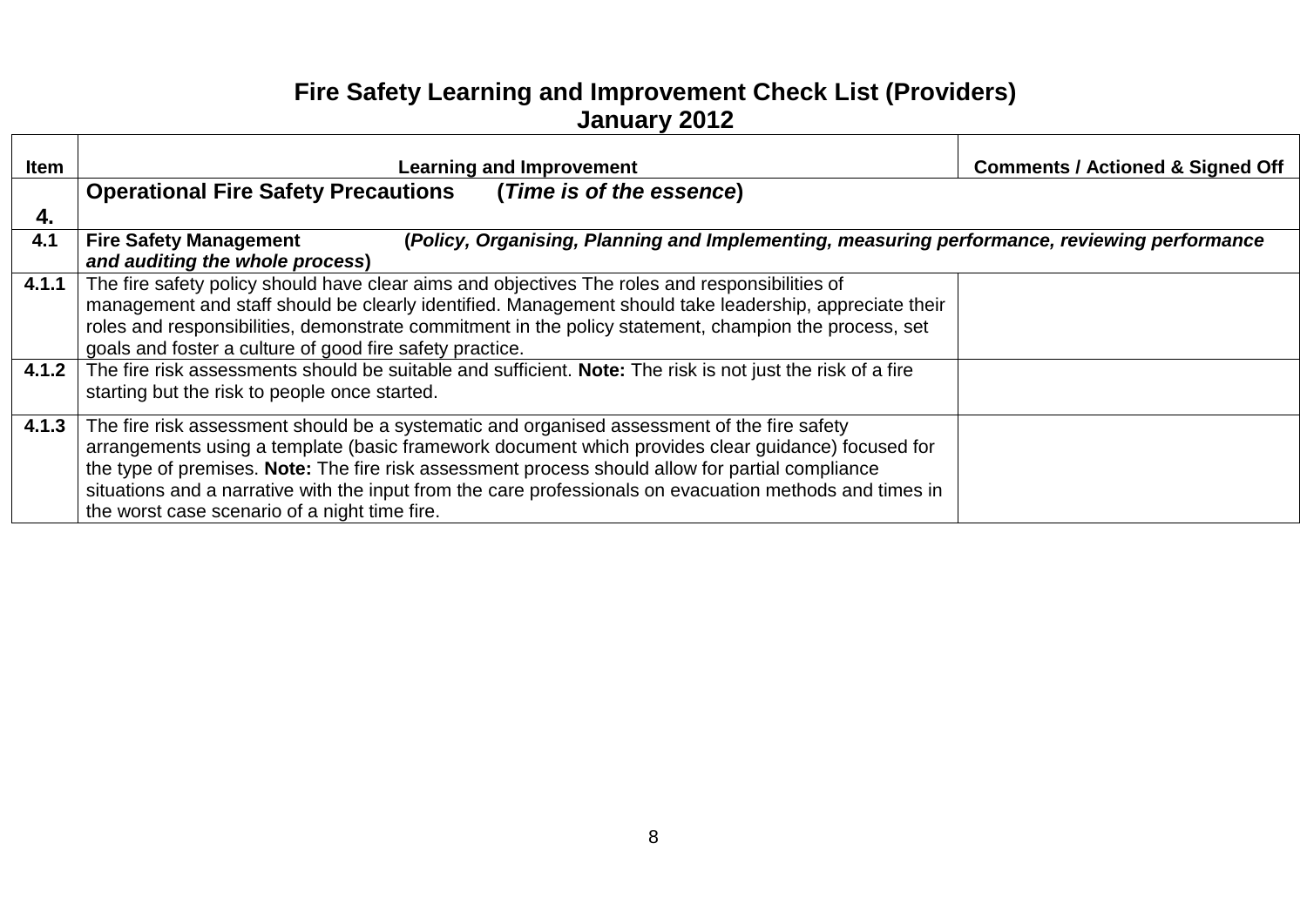| <b>Item</b> | <b>Learning and Improvement</b>                                                                                                                                                                                                                                                                                                                                                                                                   | <b>Comments / Actioned &amp; Signed Off</b> |
|-------------|-----------------------------------------------------------------------------------------------------------------------------------------------------------------------------------------------------------------------------------------------------------------------------------------------------------------------------------------------------------------------------------------------------------------------------------|---------------------------------------------|
| 4.1         | <b>Fire Safety Management Continued</b><br>(Policy, Organising, Planning and Implementing, measuring performance, reviewing<br>performance and auditing the whole process)                                                                                                                                                                                                                                                        |                                             |
| 4.1.4       | Action should be taken to follow up the findings in the fire risk assessment reports. Action plans should<br>be signed off when complete. Note: Conflicts and tensions between the desires of one resident to have<br>their door open and the rights of others to have a safe environment should be resolved and closed out.<br>This should include conflicts between the medical and nursing needs of residents and fire safety. |                                             |
| 4.1.5       | Clear measurable performance standards which are closely monitored and audited should be<br>established for all aspects of fire safety management Note: Themes and trends should be identified and<br>actioned to as part of an embedded process of continuous improvement                                                                                                                                                        |                                             |
| 4.1.6       | Fire safety duties and responsibilities should be included in employment contracts for management and<br>staff                                                                                                                                                                                                                                                                                                                    |                                             |
| 4.1.7       | There is a need to be alert to informal roles developing where fire safety responsibilities are vested in<br>people without the appropriate competencies.                                                                                                                                                                                                                                                                         |                                             |
| 4.1.<br>8   | Fire Risk Assessors should be competent. Note: The benefits of third party certification schemes should<br>be highlighted.                                                                                                                                                                                                                                                                                                        |                                             |
| 4.1.<br>9   | Routine logged weekly inspections should be carried out by management. Note: Training in relation to<br>how these inspections should be carried out should be provided.                                                                                                                                                                                                                                                           |                                             |
| 4.1.<br>10  | Fire management arrangements including the risk assessment and emergency fire plan should be<br>continuously informed by new standards and events in other similar situations                                                                                                                                                                                                                                                     |                                             |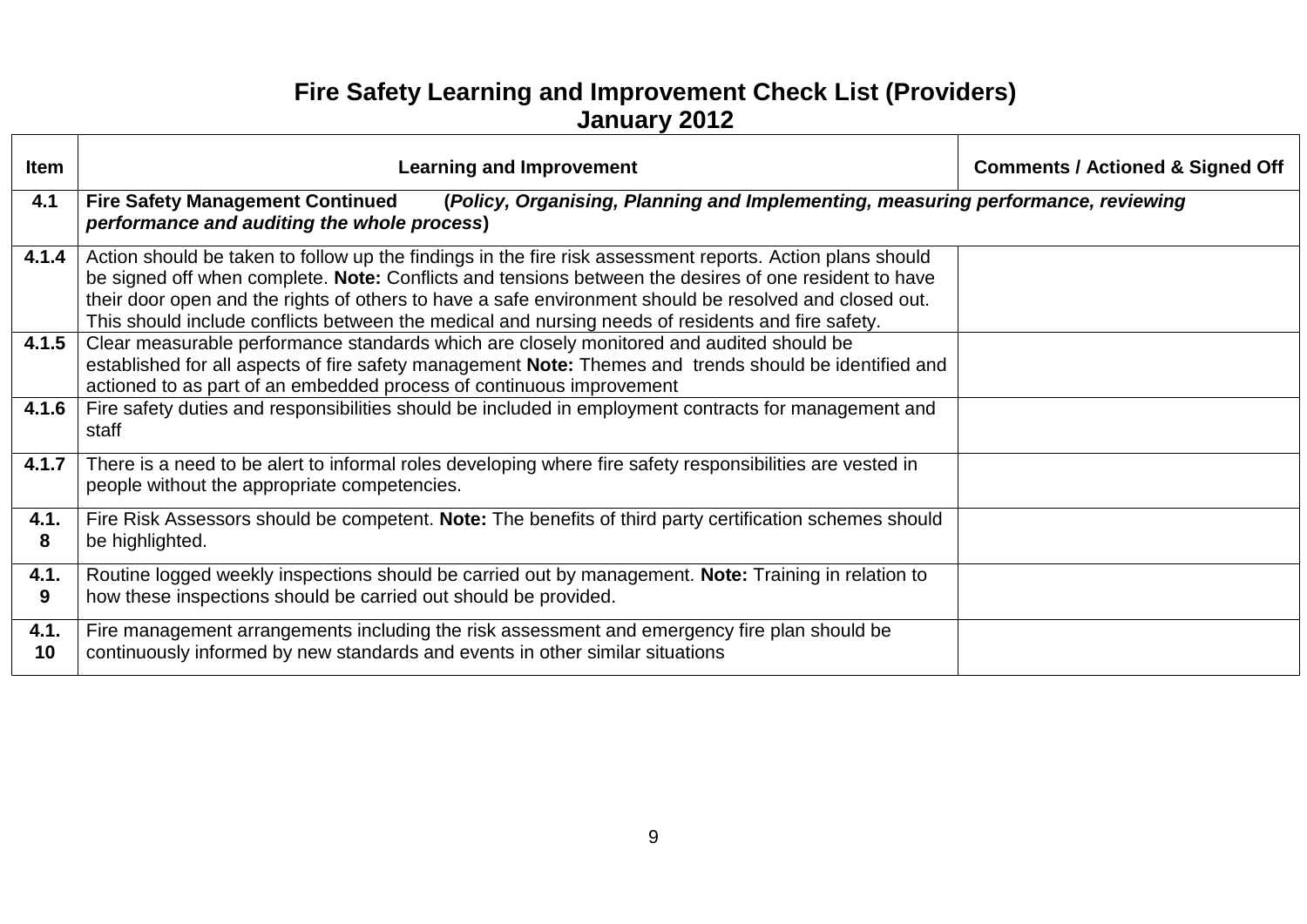| <b>Item</b> | <b>Learning and Improvement</b>                                                                                             | <b>Comments / Actioned &amp; Signed Off</b> |
|-------------|-----------------------------------------------------------------------------------------------------------------------------|---------------------------------------------|
| 4.1         | (Policy, Organising, Planning and Implementing, measuring performance, reviewing<br><b>Fire Safety Management Continued</b> |                                             |
|             | performance and auditing the whole process)                                                                                 |                                             |
| 4.1.        | All incidents, accidents, near misses and unwanted fire alarm calls should be fully investigated to ensure                  |                                             |
| 11          | that the learning is carried forward into future practice. Note: Reports should be forwarded to the                         |                                             |
|             |                                                                                                                             |                                             |
|             | <b>Regulators</b>                                                                                                           |                                             |
|             | <b>Emergency Fire Plan</b><br>(Must be written down to enable assessment by regulators and act as an effective control)     |                                             |
| 4.2         |                                                                                                                             |                                             |
| 4.2.1       | The emergency fire plan should be written down, approved by a competent person and signed off by the                        |                                             |
|             | Person-In-Control                                                                                                           |                                             |
| 4.2.2       | Prompt and effective action by staff is essential in dealing with a fire situation. Note: All staff must know               |                                             |
|             | what they have to do to do safeguard themselves and others. This will include risk reduction actions,                       |                                             |
|             | maintenance of fire safety measures and action in the event of a fire.                                                      |                                             |
| 4.2.3       | There should be only one person in charge of the home at any one time that is responsible for the                           |                                             |
|             | implementation of the emergency fire plan. Note: This person should meet the F&RS on their arrival.                         |                                             |
| 4.2.4       | The use of pre-printed standard procedural notices should be avoided. Note: Premises specific                               |                                             |
|             | procedural notices should be developed                                                                                      |                                             |
| 4.2.5       | There should be a clear procedure for what to do when the fire alarm sounds. Staff should also know                         |                                             |
|             | how the procedures for silencing and resetting fire alarm panel.                                                            |                                             |
|             | 4.2.6   It is essential particularly at night but also during the day that the F&RS are summoned immediately the            |                                             |
|             | fire alarm activates. Note: This procedure should be documented in the emergency fire plan.                                 |                                             |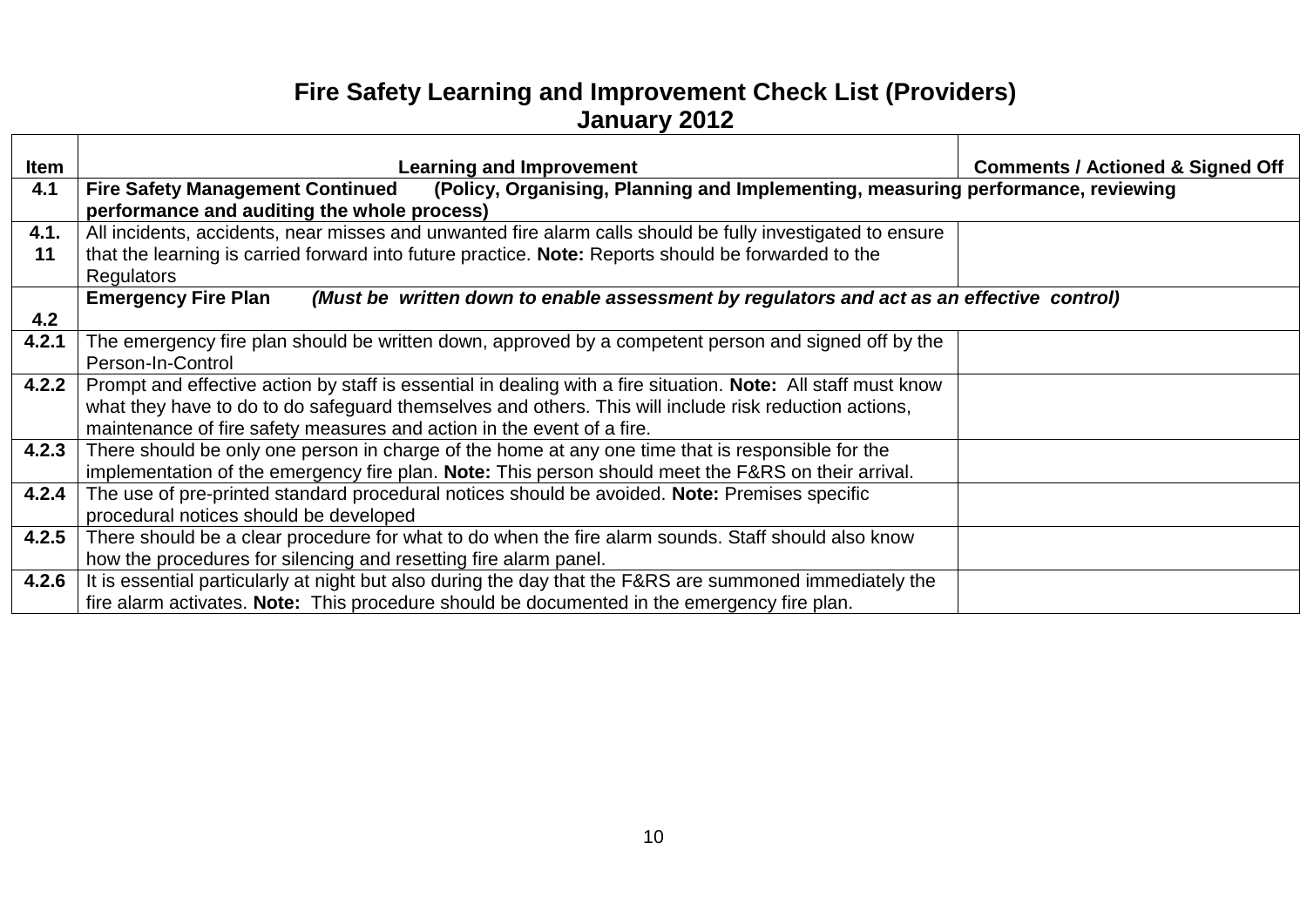| <b>Item</b> | <b>Learning and Improvement</b>                                                                                                                                                                                                                                                                                                                                                                                                                                                                                                                                                                                                                                                                                                                                                                        | <b>Comments / Actioned &amp; Signed Off</b> |
|-------------|--------------------------------------------------------------------------------------------------------------------------------------------------------------------------------------------------------------------------------------------------------------------------------------------------------------------------------------------------------------------------------------------------------------------------------------------------------------------------------------------------------------------------------------------------------------------------------------------------------------------------------------------------------------------------------------------------------------------------------------------------------------------------------------------------------|---------------------------------------------|
| 4.2         | <b>Emergency Fire Plan Continued</b><br>(Must be written down to enable assessment by regulators and act as an effective control)                                                                                                                                                                                                                                                                                                                                                                                                                                                                                                                                                                                                                                                                      |                                             |
| 4.2.7       | Instructions for calling Fire & Rescue Service including the specific information to be given to the F&RS<br>should be clearly detailed on laminated sheets adjacent to the telephones. Note: Staff should provide<br>any additional information regarding access to premises during the call to the F&RS                                                                                                                                                                                                                                                                                                                                                                                                                                                                                              |                                             |
| 4.2.8       | Serious consideration should be given to the practicalities of how evacuation will be carried out. An<br>accurate assessment should be made of the time required to evacuate the premises and the minimum<br>number of staff required to achieve this safely. Staff confidence, staff fitness, the dependency of people,<br>the type of floor coverings (carpets/vinyl), the method of evacuation to be deployed and other factors<br>such as the equipment to be used (wheelchairs, evacuation chairs, evacuation pads etc) should be<br>taken into account in the assessment. Definitive benchmarks on the minimum number of staff required<br>for evacuation purposes should then be set by the fire risk assessor. Note: This will be unique to each<br>premise and determined by risk assessment. |                                             |
| 4.2.9       | The need for additional staff at night and on call back up staff at short notice should be considered.                                                                                                                                                                                                                                                                                                                                                                                                                                                                                                                                                                                                                                                                                                 |                                             |
| 4.2.<br>10  | There should be clear instructions to staff who check an activation area if no fire is identified in the<br>advised location                                                                                                                                                                                                                                                                                                                                                                                                                                                                                                                                                                                                                                                                           |                                             |
| 4.2.<br>11  | Information to be provided by the person in charge to the fire and rescue on their arrival must be<br>complete or clearly identified as only partially complete. Note: This should include information on<br>residents; doors closed or not closed, everyone accounted for or not etc                                                                                                                                                                                                                                                                                                                                                                                                                                                                                                                  |                                             |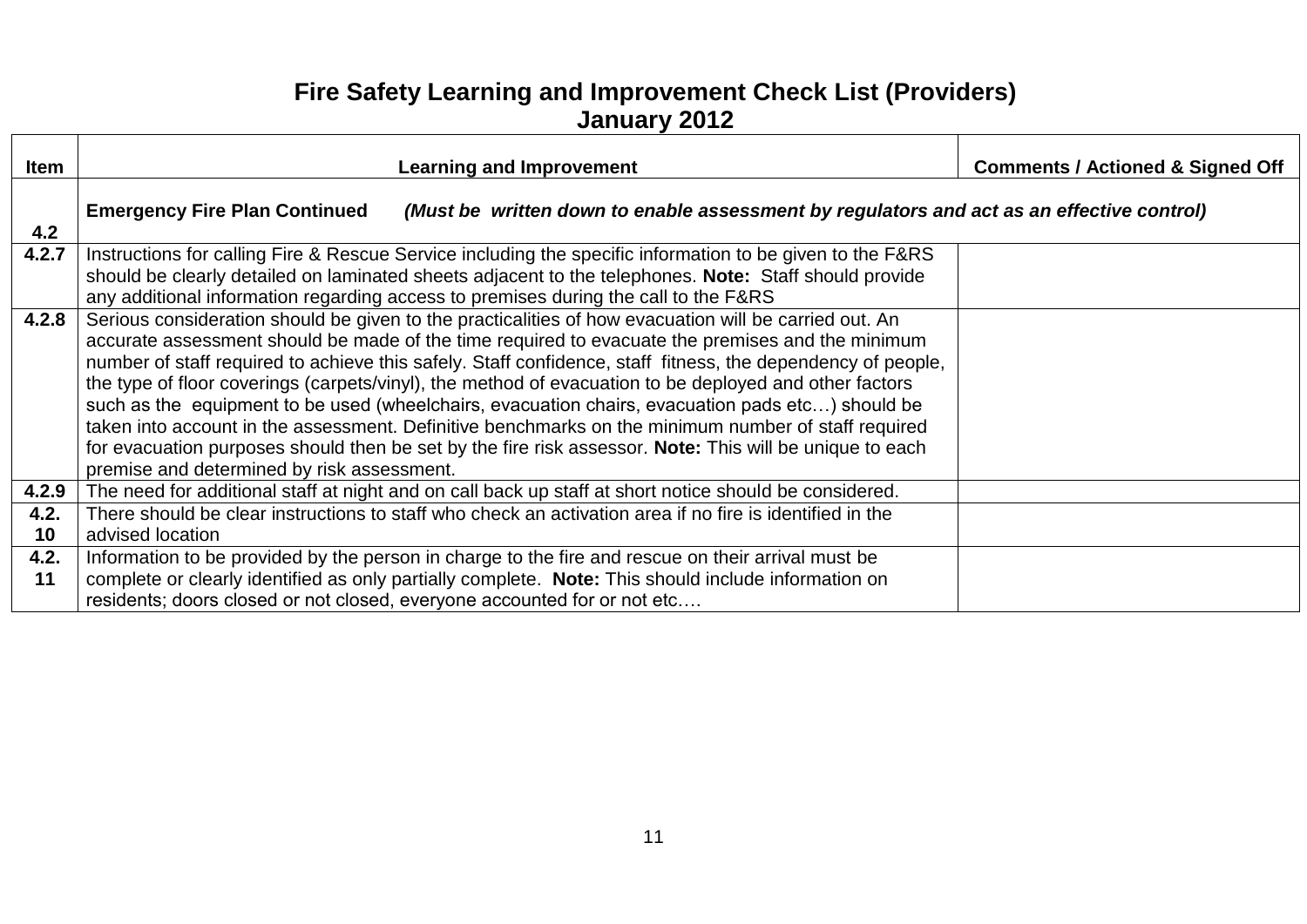| <b>Item</b> | <b>Learning and Improvement</b>                                                                                                                                                                                                                                                                                                                                                                                                                                                  | <b>Comments / Actioned &amp; Signed Off</b> |
|-------------|----------------------------------------------------------------------------------------------------------------------------------------------------------------------------------------------------------------------------------------------------------------------------------------------------------------------------------------------------------------------------------------------------------------------------------------------------------------------------------|---------------------------------------------|
| 4.2         | <b>Emergency Fire Plan Continued</b><br>(Must to written down to enable assessment by regulators and act as an effective control)                                                                                                                                                                                                                                                                                                                                                |                                             |
| 4.2.<br>12  | There should be a definitive search pattern agreed between staff and the fire safety adviser/fire risk<br>assessor. The evacuation responsibilities between care staff and F&RS should also be clearly<br>understood. Note: All residents should be accounted for or treated as unaccounted for until the position<br>is otherwise established. Care staff are fully responsible until F&RS arrive then F&RS Commander will<br>take charge assisted by care staff as appropriate |                                             |
| 4.3         | Fire Safety Training (Information, instruction and practical training)                                                                                                                                                                                                                                                                                                                                                                                                           |                                             |
| 4.3.1       | All staff should have an understanding of the importance of dealing with fires as quickly as possible.<br>Note: If a fire develops beyond the point where first aid fire fighting is not possible the speed of<br>development might well be such as to make evacuation extremely challenging if not impossible                                                                                                                                                                   |                                             |
| 4.3.2       | Training should be adequate and appropriate and take into account the uniqueness of each situation and<br>the risk assessment outcomes                                                                                                                                                                                                                                                                                                                                           |                                             |
| 4.3.3       | Staff questionnaires should used to help confirm the effectiveness of training. Note: These should be<br>checked and incorrect answers followed up.                                                                                                                                                                                                                                                                                                                              |                                             |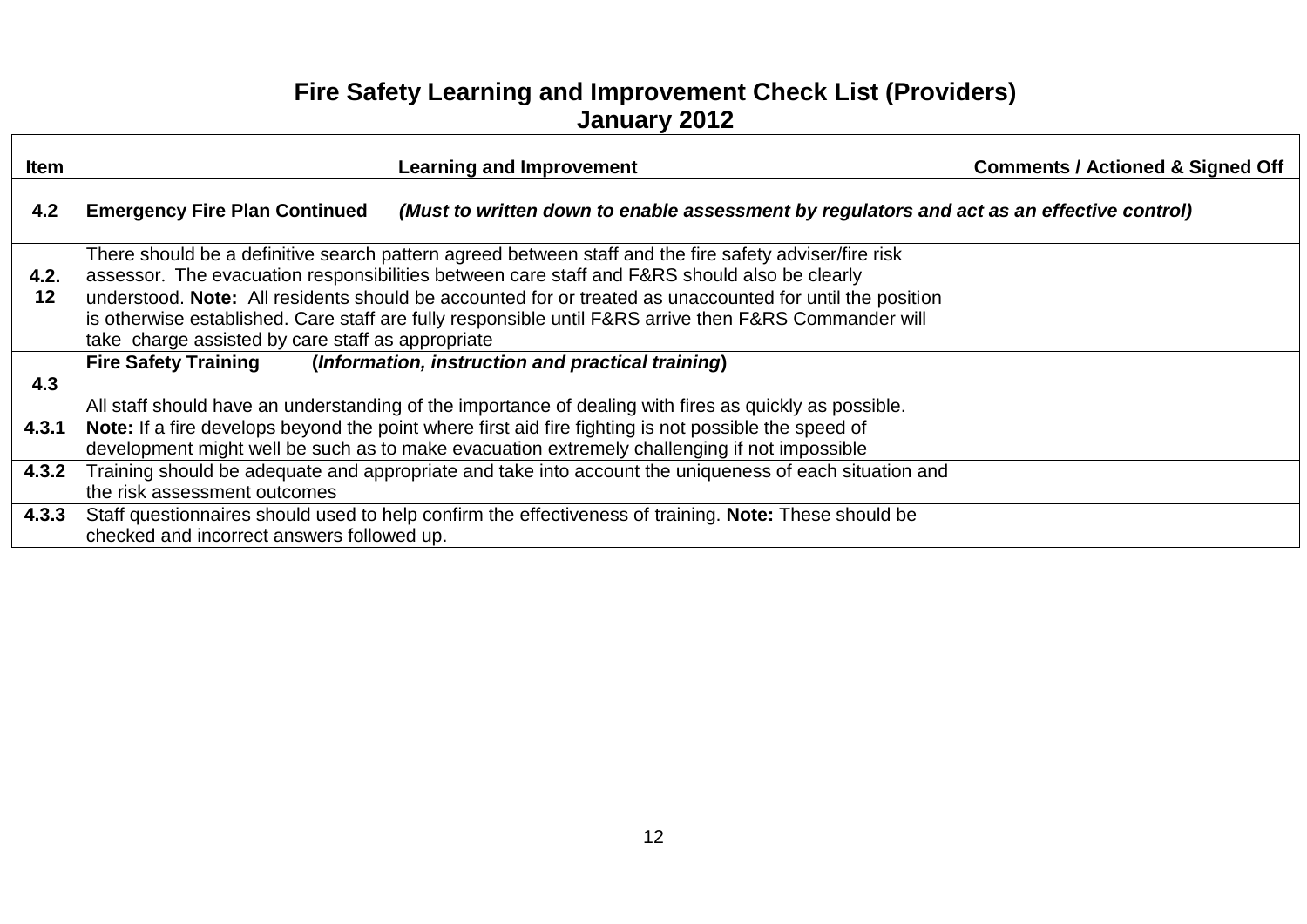| <b>Item</b> | <b>Learning and Improvement</b>                                                                                                                                                                                                                  | <b>Comments / Actioned &amp; Signed Off</b> |
|-------------|--------------------------------------------------------------------------------------------------------------------------------------------------------------------------------------------------------------------------------------------------|---------------------------------------------|
|             | <b>Fire Safety Training Continued</b><br>(Information, instruction and practical training)                                                                                                                                                       |                                             |
| 4.3         |                                                                                                                                                                                                                                                  |                                             |
| 4.3.5       | Training programmes should be specific to the premises and should specify the minimum frequency (no<br>less than twice each year), the duration and the syllabus (content). Note: All programmes should include<br>information on the following; |                                             |
|             | - How fire behaves in enclosed spaces. The speed of development from the point of ignition to the point<br>of flashover and the limited time available for effective action.<br>- How to use fire fighting equipment                             |                                             |
|             | - The specific roles and responsibilities of management and staff                                                                                                                                                                                |                                             |
|             | - The evacuation procedure with particular attention being given to the night time situation,                                                                                                                                                    |                                             |
|             | - The emergency plan and each person's role in same.                                                                                                                                                                                             |                                             |
|             | - An awareness of the types of toxic chemicals and gases produced by a fire including the dangers and                                                                                                                                            |                                             |
|             | speed of affect for these toxic gases in a fire. Training should be delivered by competent persons and                                                                                                                                           |                                             |
|             | the training outcomes should be validated and recorded                                                                                                                                                                                           |                                             |
| 4.3.6       | Training should be provided at the start of employment as part of induction and thereafter on a regular                                                                                                                                          |                                             |
|             | basis at least twice each year. Note: It should not be assumed that experienced staff have the                                                                                                                                                   |                                             |
|             | necessary expertise. All staff must attend the training and attendance should be monitored using a                                                                                                                                               |                                             |
|             | matrix                                                                                                                                                                                                                                           |                                             |
|             | (Everyone should know almost instinctively what to do in a fire situation)<br><b>Practice Fire Drills</b>                                                                                                                                        |                                             |
| 4.4         |                                                                                                                                                                                                                                                  |                                             |
| 4.4.1       | Consideration should be given to introducing regular fire drills. Note: All day and night staff should                                                                                                                                           |                                             |
|             | attend. The frequency of fire drills should be agreed with the fire safety adviser for the home.                                                                                                                                                 |                                             |
| 4.4.2       | The training and evacuation procedure should be validated by the fire drills. Note: Attendance should be                                                                                                                                         |                                             |
|             | monitored with the use of a staff fire drill matrix                                                                                                                                                                                              |                                             |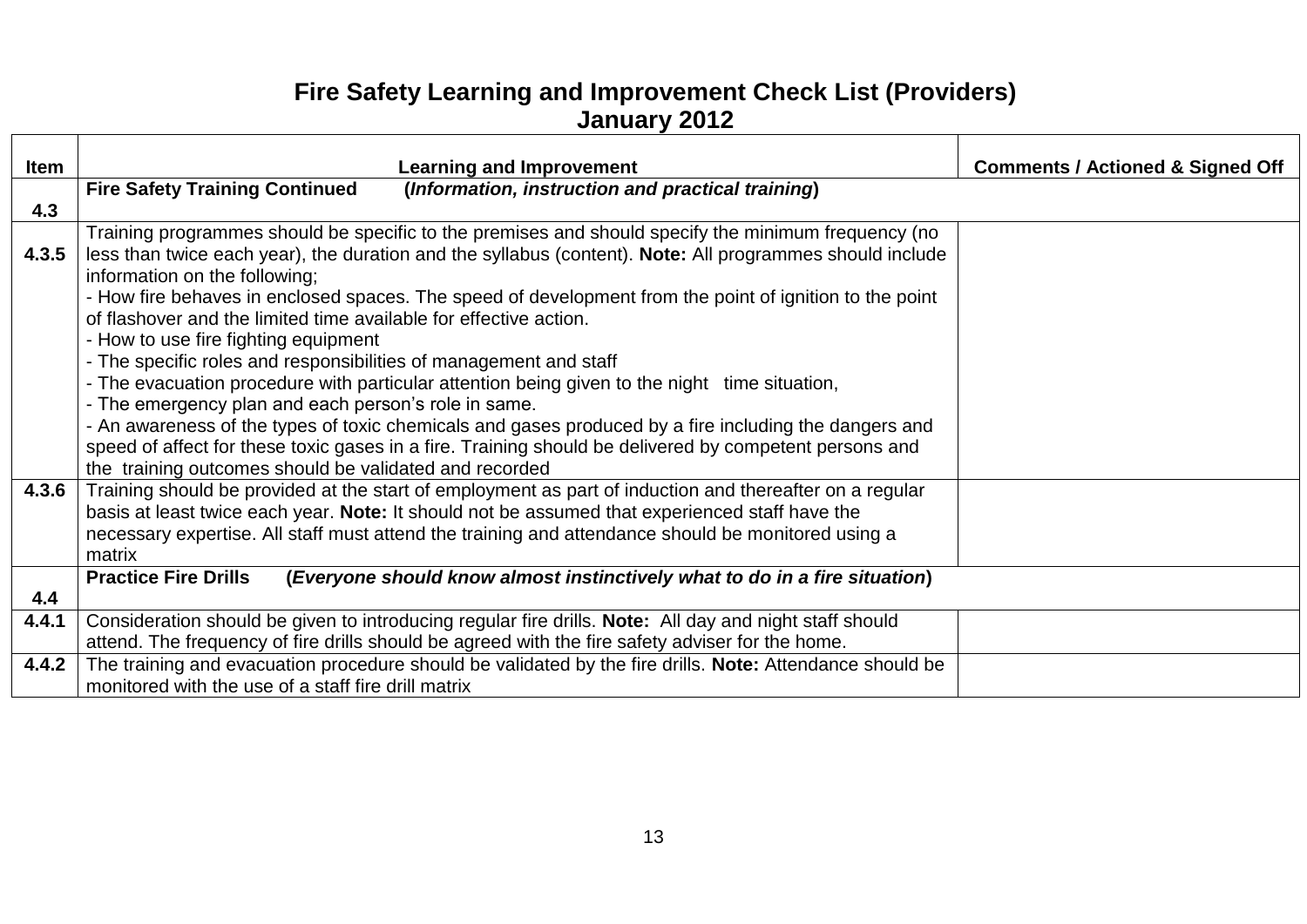| <b>Item</b> | <b>Learning and Improvement</b>                                                                                                                                                                                                                                                                                                                                                                                                                                                                                                                                                                                       | <b>Comments / Actioned &amp; Signed Off</b> |
|-------------|-----------------------------------------------------------------------------------------------------------------------------------------------------------------------------------------------------------------------------------------------------------------------------------------------------------------------------------------------------------------------------------------------------------------------------------------------------------------------------------------------------------------------------------------------------------------------------------------------------------------------|---------------------------------------------|
|             | (Everyone should know almost instinctively what to do in a fire situation)<br><b>Practice Fire Drills Continued</b>                                                                                                                                                                                                                                                                                                                                                                                                                                                                                                   |                                             |
| 4.4         |                                                                                                                                                                                                                                                                                                                                                                                                                                                                                                                                                                                                                       |                                             |
| 4.4.3       | The fire drills should be supervised to ensure that practice is in line with policy, procedures and video<br>presentations. Note: The learning from the fire drills should inform any amendments to policy,<br>procedure and future practice                                                                                                                                                                                                                                                                                                                                                                          |                                             |
| 4.5         | <b>Maintenance of Fire Safety Equipment</b>                                                                                                                                                                                                                                                                                                                                                                                                                                                                                                                                                                           |                                             |
|             | Comprehensive maintenances systems should be in place supported with documentation on the<br>premises Note: An adequate system of maintenance includes records                                                                                                                                                                                                                                                                                                                                                                                                                                                        |                                             |
| 5.          | <b>Miscellaneous</b>                                                                                                                                                                                                                                                                                                                                                                                                                                                                                                                                                                                                  |                                             |
| 5.1         | Everybody is responsible for fire safety and they should be alert to fire hazards                                                                                                                                                                                                                                                                                                                                                                                                                                                                                                                                     |                                             |
| 5.2         | Procurement of premises including the management of the construction process should be carried out<br>by professionals. Note: The importance and benefits of seeking professional help and advice (design,<br>construction/installation, commissioning, inspection & testing, supervision and third party certification for<br>engineering services and fire and smoke integrity of compartments including fire dampers) should be<br>highlighted. Detailed drawings, specifications and contracts for specialist sub contractors should be in<br>place along with good supervision and regular minuted site meetings |                                             |
| 5.3         | The benefits of accreditation schemes for the fire risk assessments, fire alarm installations, fire and<br>smoke dampers installations and fire and smoke integrity of the building should be fully considered                                                                                                                                                                                                                                                                                                                                                                                                        |                                             |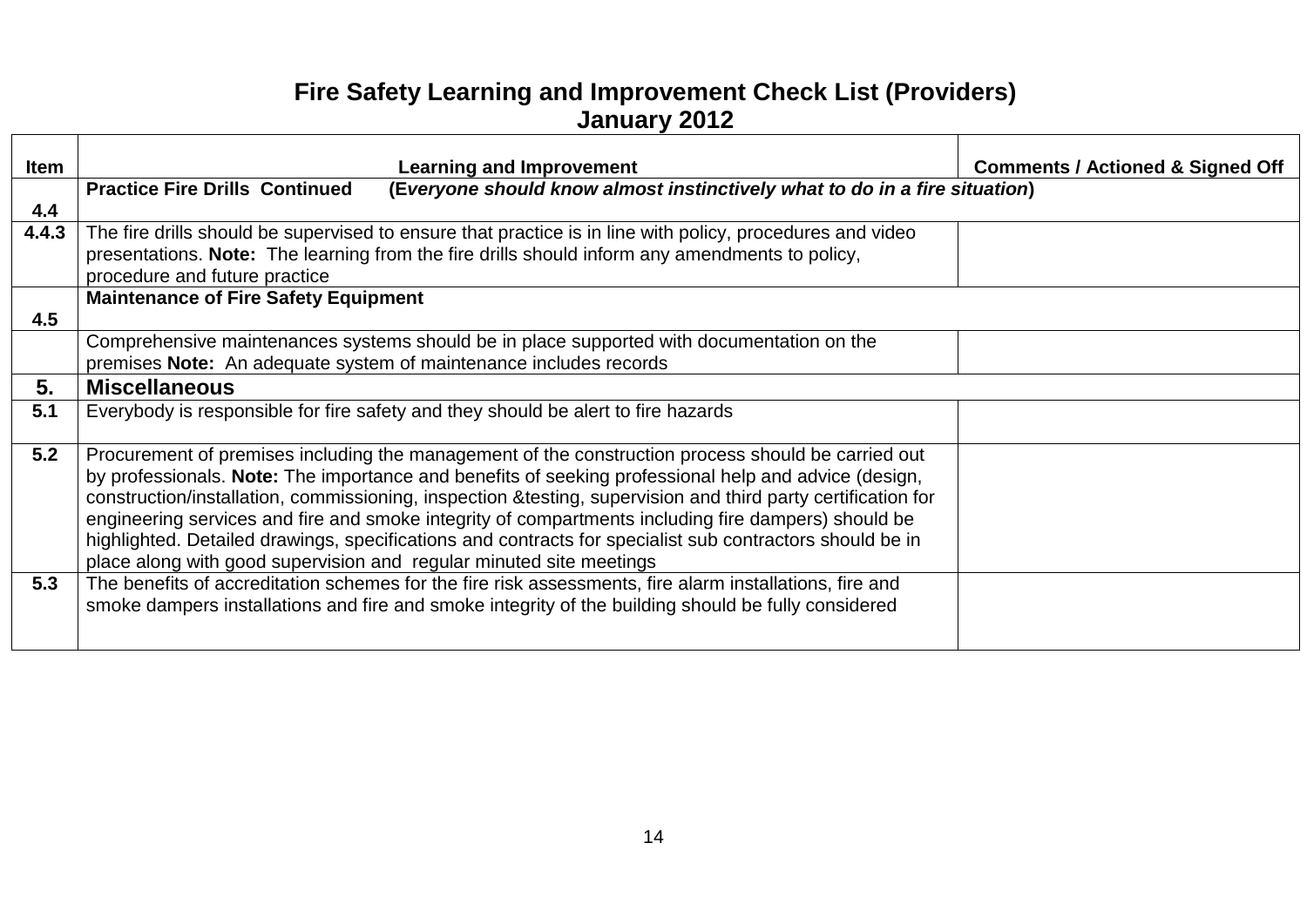| Item | <b>Learning and Improvement</b>                                                                              | <b>Comments / Actioned &amp; Signed Off</b> |
|------|--------------------------------------------------------------------------------------------------------------|---------------------------------------------|
| 5.   | <b>Miscellaneous Continued</b>                                                                               |                                             |
| 5.4  | Certificates should be available for new and existing buildings. The Architect's letter on completion        |                                             |
|      | should confirm the basis of engagement and the steps taken to ascertain compliance with the fire safety      |                                             |
|      | standards with specific reference to the Building Regulations.                                               |                                             |
| 5.5  | Detailed information on the fire safety measures in a building should be provided to the duty holder on      |                                             |
|      | completion of the building process                                                                           |                                             |
| 5.6  | The staff member in charge at the time of an incident should have effective engagement with the F&RS         |                                             |
|      | commanding officer. Note: A predetermined list of information required by the commanding officer, to         |                                             |
|      | include for example; the nature of incident, completion of roll a call, position re evacuation, dependency   |                                             |
|      | levels of those involved, safe zones, specific hazards, bedroom doors open or closed should be<br>considered |                                             |
|      | The roles for registered persons and duty holders under different legislation particularly the managers      |                                             |
| 5.7  | and persons-in-control and persons in charge should be clearly defined. Note: Training and supervision       |                                             |
|      | to match these roles should be provided.                                                                     |                                             |
|      |                                                                                                              |                                             |
| 5.8  | Registered persons and duty holders should have clearly stated policies in relation to key fire safety       |                                             |
|      | issues such as fire doors <b>Note:</b> These should be communicated to all concerned                         |                                             |
|      |                                                                                                              |                                             |
| 5.9  | The learning from new developments should be carried forward into all situations                             |                                             |
|      |                                                                                                              |                                             |
|      |                                                                                                              |                                             |
| 5.10 | Registered persons, and duty holders should follow up all fire safety issues to a satisfactory conclusion    |                                             |
|      |                                                                                                              |                                             |
|      |                                                                                                              |                                             |